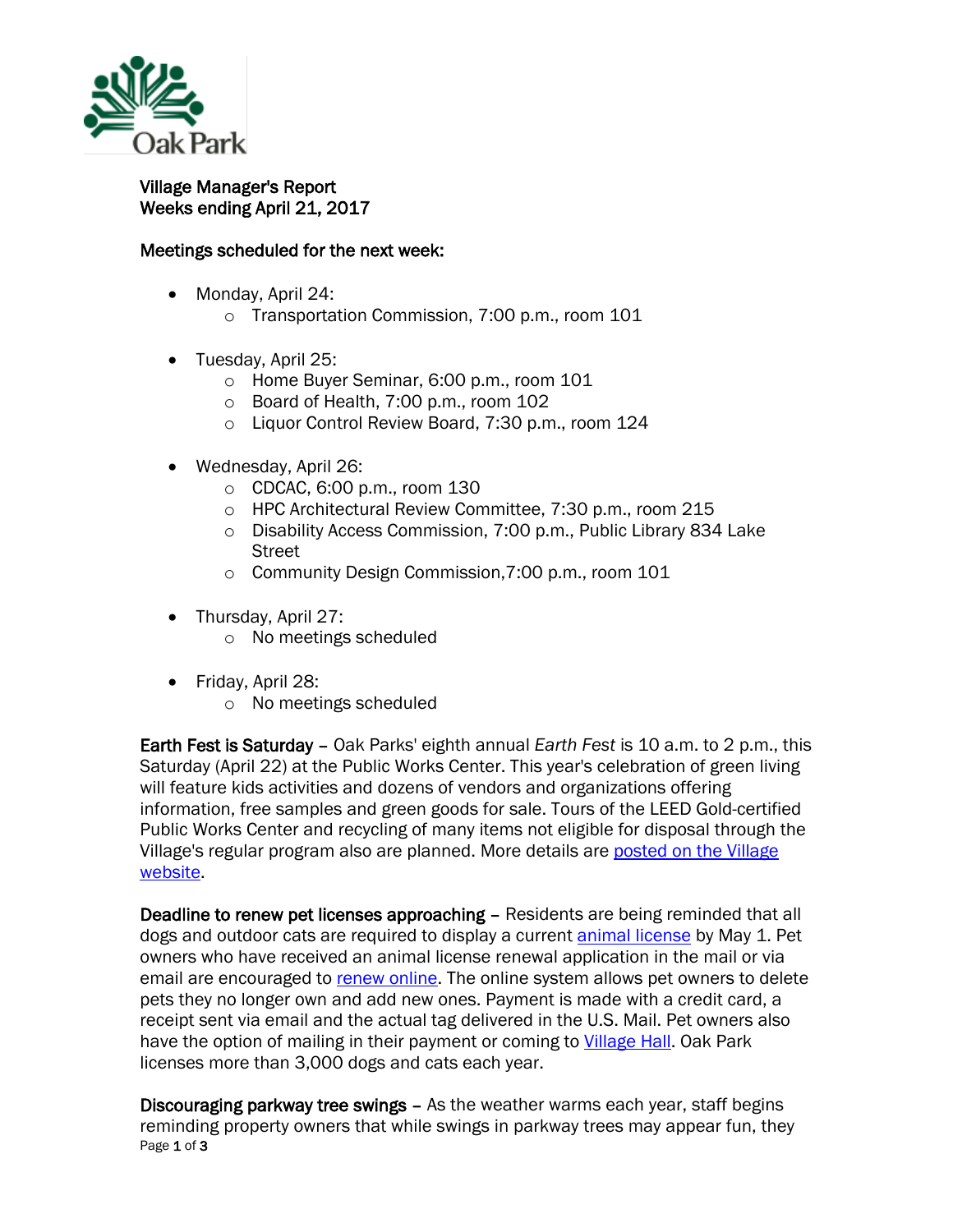actually threaten the health of the trees as well as pose public safety concerns. The number of swings that pop up each season is not that great, but the risks associated with them can be serious. Not only can trees be damaged, but swing paths sometimes reach into parking zones and over sidewalks. Village ordinance prohibits attaching any man-made object to trees and shrubs located on parkways and other Village property, including rope, wire, nails, signs and posters. More information on the care of trees on public property is posted at [www.oak-park.us/trees.](http://www.oak-park.us/trees)

Telephone service legislation – The Citizens Utility Board is urging citizens and communities to vocally oppose proposed state legislation that would end traditional landline telephone service. Senior citizens and low-income individuals likely would be the hardest hit, CUB says, since mandated low-cost calling plans would be eliminated. The law also could affect 911 and medical monitoring services that tend to use more reliable via landlines, CUB officials say. They are urging Illinoisans to contact their legislators to oppose Senate Bill 1381 and House Bill 2691 by visiting [SaveOurPhoneService.com](http://www.saveourphoneservice.com/) or calling 1.844.220-5552. Click here to read the CUB [news release…](http://www.oak-park.us/sites/default/files/456678891/2017-04-19-savephoneservice-news-release.pdf)

Chicago Avenue construction – Foundations and wiring for new street lights have been installed on the north side of Chicago Avenue, as works continues on the final phase of the project between Harlem and Belleforte avenues. Temporary poles were installed to ensure proper lighting until the new poles are delivered by the manufacturer. Wiring for new street lights on the south side of the street is being installed this week. Spot repairs to sewers also were tentatively scheduled this week, with flaggers in place to maintain traffic flow during the work. Engineering Division staff continues to keep area business operators updated on the progress of project and any specific impacts.

Water and sewer main improvements - Underground utility work was completed at Taylor Avenue and Harrison Street, with pavement restoration expected by end of this week. Underground utility work will continue next week on Taylor Avenue between Harrison and Flournoy streets.

Alley improvements - Underground drainage improvements continued this week on alley segments set to be reconstructed this season, while pavement removal began on North Boulevard between Kenilworth and Oak Park avenues. Nine residents within the project's boundaries have opted to have their private garage aprons replaced as their alleys are reconstructed, allowing them to take advantage of the Village's contract unit price.

Miscellaneous construction projects – The fire hydrant on Lake Street adjacent to the Emerson redevelopment project downtown was relocated. Staff is awaiting the final revised schedule for underground electrical work and roadway excavation within the fenced construction site. The remaining work from the 2016 project to reset historic sandstone sidewalks was completed this week. The work in central Oak Park focused on resetting the 100-year-old sandstone sidewalk segments to help meet ADA standards and mitigate trip-hazards. Plans are to continue preserving the remaining sandstone sidewalk segments in upcoming years.

Page 2 of 3 Public Works activities – Street Division crews repaired a street opening on the 600 block of South Lombard Avenue where a water line repair had been made, and